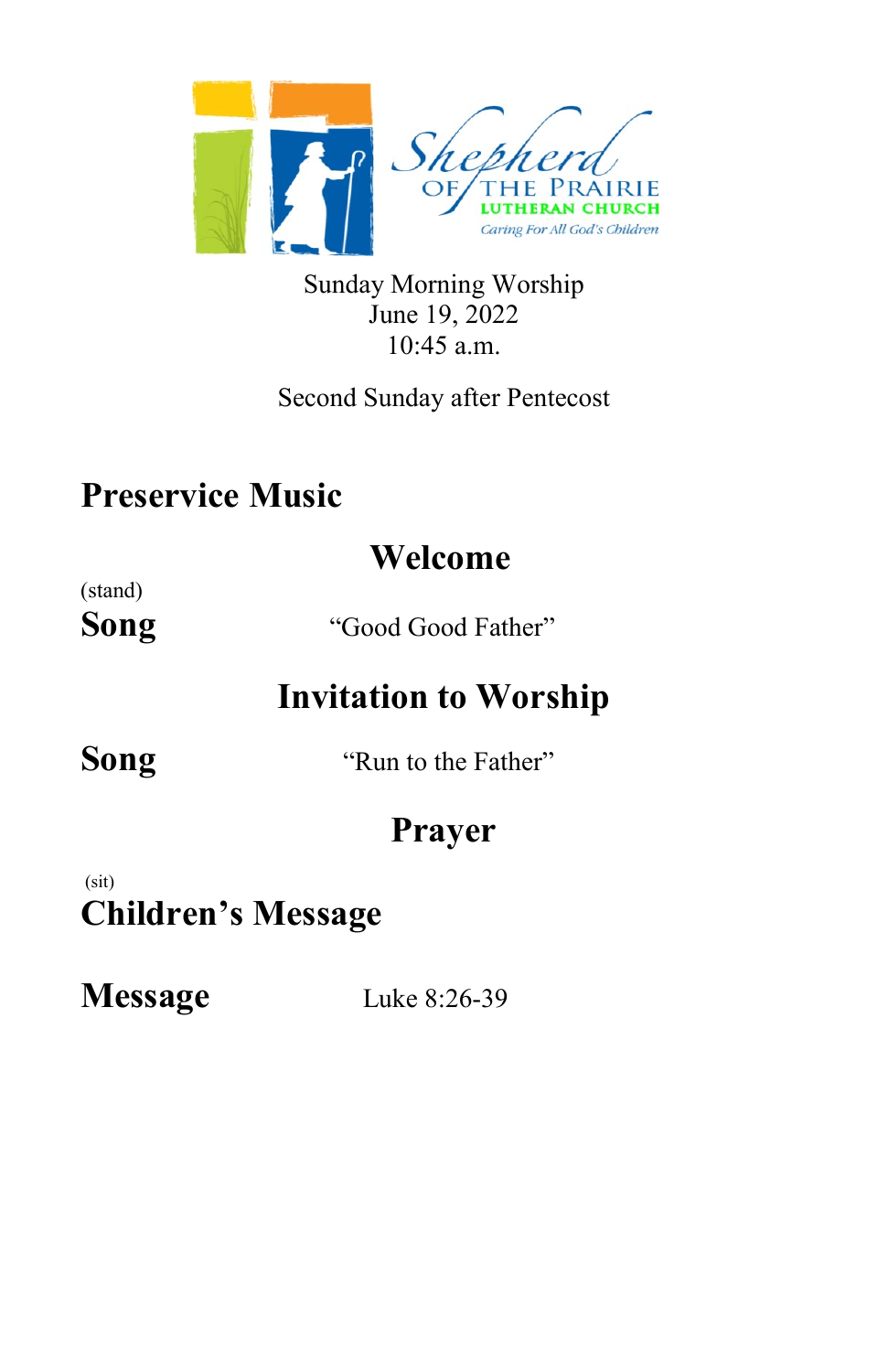(stand)

#### **Song** "Goodness of God"

## **The Apostle's Creed**

*I believe* **in God, the Father almighty, creator of heaven and earth.**

*I believe* **in Jesus Christ, his only Son, our Lord, he was conceived by the power of the Holy Spirit, born of the Virgin Mary, suffered under Pontius Pilate, was crucified, died, and was buried; he descended into hell. On the third day he rose again; he ascended into heaven, he is seated at the right hand of the Father, and he will come to judge the living and the dead.**

*I believe* **in the Holy Spirit, the holy catholic Church, the communion of saints, the forgiveness of sins, the resurrection of the body, and the life everlasting. Amen.**

## **The Prayers**

## **Vision for Mission and Sharing of Peace**

(sit) **Offering**

(stand)

## **Prayer of Blessing**

Let us pray. God, you can unlock the potential in every minute of every day. You can unlock the chains of injustice and discrimination and give us true freedom for living. Bless these gifts that they might break the darkness for those living in despair. Use these offerings to move this faith community from being hearers of the word to being doers of the word in Jesus' name.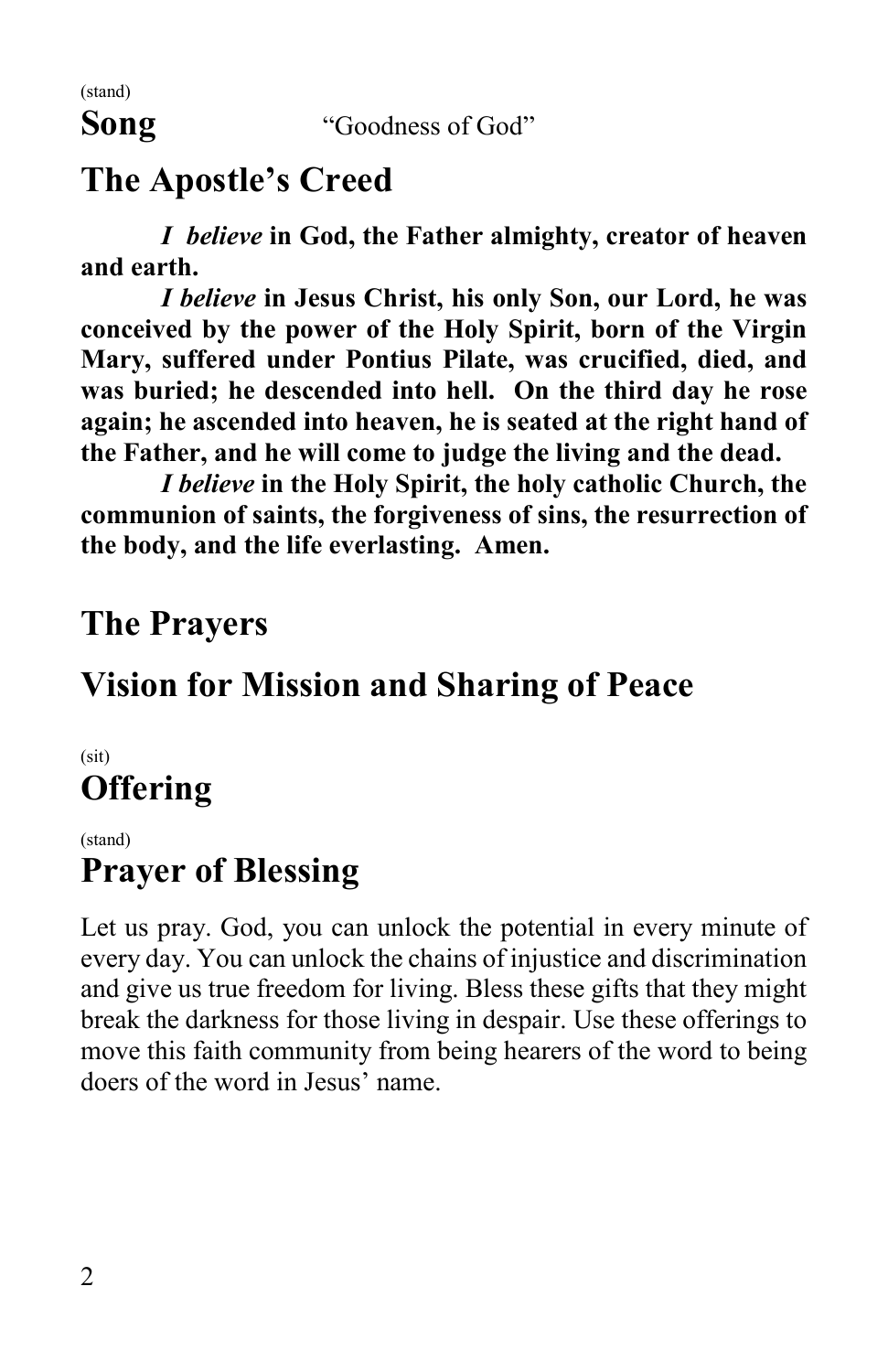# **The Table**

You are the risen Christ, the Lamb of God, and the Savior of the world.

#### **You love us! You save us! You free us!**

You are truly present in bread and wine.

**Holy, holy, holy are you, God of power and might. Heaven and earth are full of your glory.**

# **Words of Institution**

As often as we eat this bread and drink this cup we proclaim the Lord's death until he comes again.

#### **Christ has died! Christ is risen! Christ will come again!**

Come, Holy Spirit, and move us deeper into mission for the sake of the whole world. Come, Holy Spirit, and mold us in ways that serve your greater purposes for all of creation. Come, Holy Spirit, and make us your faithful followers who are moving into the work of your kingdom.

# **Lord's Prayer**